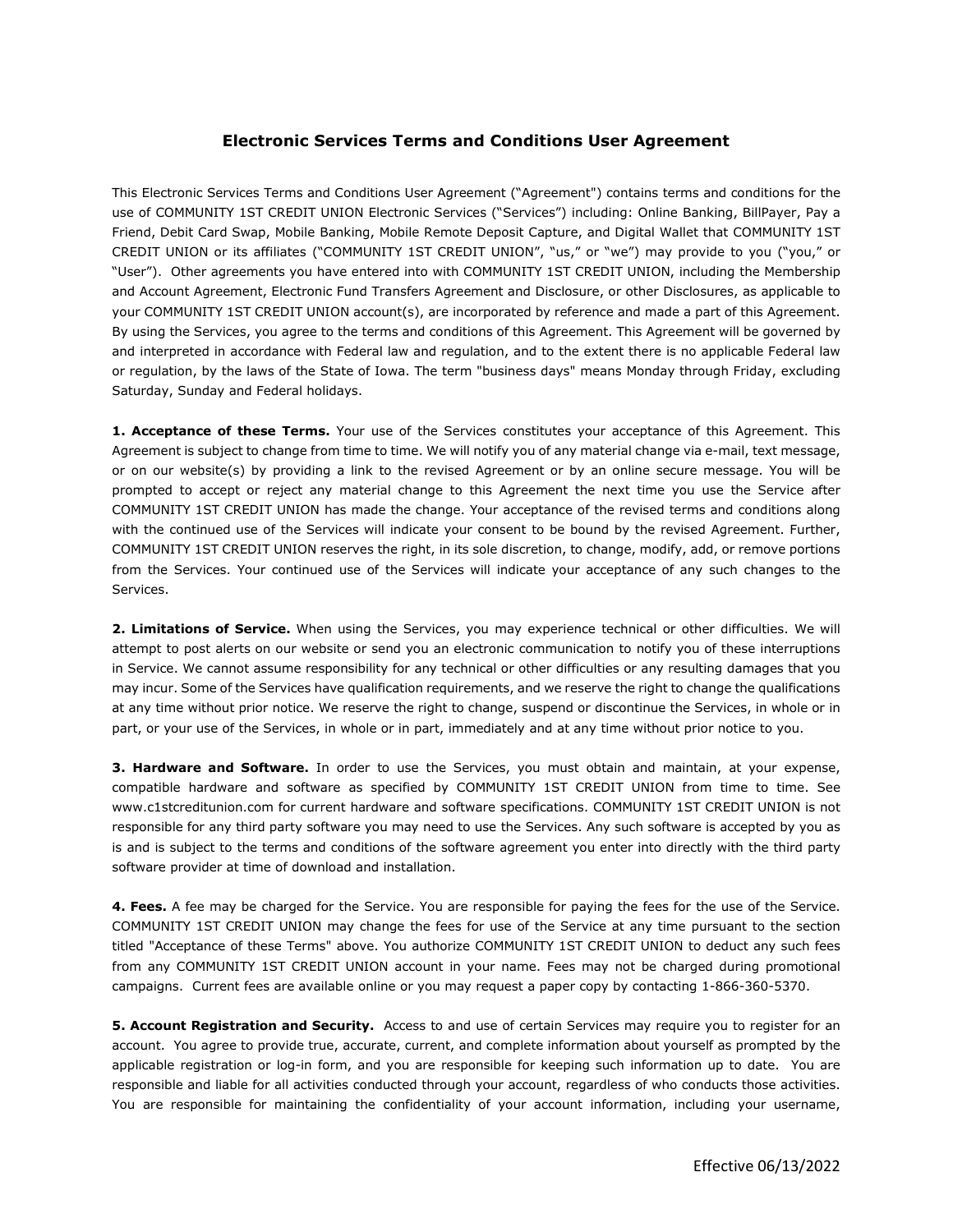password, and any other security credentials used to access services. You agree to immediately notify us of any unauthorized use of your account, or any other breach of security. We are not liable for any loss or damage arising from your failure to protect your username, password, or any other security credentials used to access services.

**6. Online Banking.** To access your accounts through Online Banking, you must have an account and an online password.

Sending electronic mail (E-mail) is a way to communicate with the credit union. E-mail is provided for you to ask questions about your account(s) and provide general feedback. E-mail is accessible after you sign on with your password to a session of Online Banking. To ensure the security of your account information, we recommend that you use E-mail when asking specific questions about your account(s). You cannot use E-mail to initiate transactions on your account(s). For banking transactions, please use the appropriate functions within or call us toll-free at (866)360-5370.

With Online Banking, you can manage your personal or small business accounts from your home or office on your personal computer. You can use Online Banking to: view account balances and review transaction history, transfer money between accounts (as noted in the applicable Membership and Account Agreement and Disclosures), pay bills to any merchant, institution or individual, communicate directly with COMMUNITY 1ST CREDIT UNION through Email.

You will be given an Online Password that will give you access to your accounts. This password can be changed within Online Banking using the settings options. We recommend that you change your password regularly. COMMUNITY 1ST CREDIT UNION will act on instructions received under your password. For security purposes, it is recommended that you memorize this online password and do not write it down. You are responsible for keeping your password, account numbers and other account data confidential.

Although there are no fees for accessing your accounts through Online Banking, you may be asked to designate a payment account for selected Services such as BillPayer. You agree to pay promptly all fees and charges for Services provided under this Agreement, and authorize us to charge the account that you have designated as the payment account or any other account for the fees. If you close the payment account, you must notify and identify a new payment account for the selected Services. Additionally, if you close all accounts, you must notify COMMUNITY 1ST CREDIT UNION to cancel the Services. Your online access may be canceled at any time without prior notice due to insufficient funds in one of your accounts. After cancellation, Services may be reinstated, once sufficient funds are available in your accounts to cover any fees and other pending transfers or debits. In order to reinstate your Services, you must call COMMUNITY 1ST CREDIT UNION at (866)360-5370.

If you do not access your accounts through Online Banking for any thirteen (13) month period, COMMUNITY 1ST CREDIT UNION reserves the right to disconnect your Services without notice. Please note that your BillPayer information will be lost if you are disconnected. You agree to be responsible for any telephone charges incurred by accessing your accounts through Online Banking. If you wish to cancel any of the Services offered through COMMUNITY 1ST CREDIT UNION, please contact the Member Relations Center at (866)360-5370 or send cancellation instructions in writing to: COMMUNITY 1ST CREDIT UNION, 1100 Hutchinson Ave., Ottumwa, IA 52501.

**External Transfers.** External Transfer is a feature that COMMUNITY 1<sup>ST</sup> CREDIT UNION offers so you can transact between your COMMUNITY 1<sup>ST</sup> CREDIT UNION account and an account that you are the owner of at another financial institution. You may transfer in and out of your accounts from other financial institutions. To ensure you are the rightful owner and have proper access to an external account, we employ a registration process for each newly added account. You may set up accounts at any time by entering the routing number for the financial institution and the account number for the account. A set of small dollar transactions will be sent to your external account within 1-3 business days. You must review the account, find the set of small dollar transactions and enter this information within the online banking service from COMMUNITY  $1^{ST}$  CREDIT UNION. After this is completed successfully you can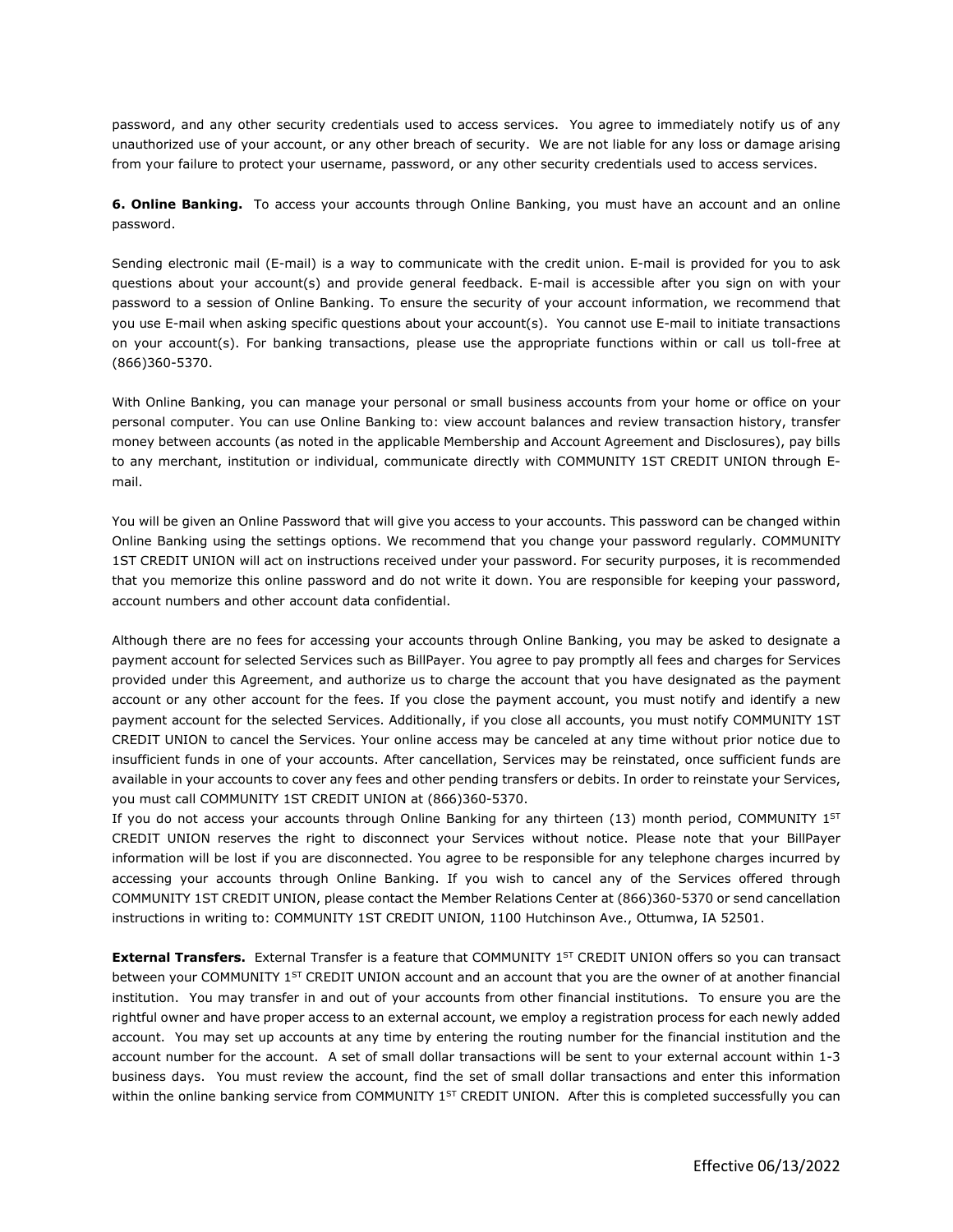transact between your accounts at will. You may delete an external account at any time by accessing this feature in the online banking service from COMMUNITY 1<sup>ST</sup> CREDIT UNION. You may schedule one-time external transfers or establish a recurring transfer with the frequency of your choice. Inbound and outbound transfers are limited to 1000 transfers per month and a maximum of \$30,000 per month. We will process external transfers through the Automated Clearing House (ACH) and will be subject to NACHA rules and regulations.

Any account requiring more than one signature for withdrawal, draw or transfer of funds is not eligible for the service. You agree not to register any account for the service that requires more than one signature to withdraw, draw, or transfer funds. You agree not to change the account documentation for accounts registered with the service to require two or more signatures until you have removed access to the account from the service.

You agree that you are authorized to initiate every inbound or outbound transfer you request in the amount requested. You also agree that you have the authority to transact on the accounts involved in external transfers at the time you set up the transfer and at the time that we initiate the debit or credit. You agree that you will only transact on open accounts and that you have sufficient funds available to cover any external transfers.

YOU ARE LIABLE FOR ALL EXTERNAL TRANSFERS THAT YOU MAKE OR AUTHORIZE, EVEN IF THE PERSON YOU AUTHORIZE EXCEEDS YOUR AUTHORITY. If you permit other persons to use the Service, you are responsible for any transactions they authorize from your accounts. If you have given someone your credentials and want to terminate that person's authority, you must notify us immediately. We may have to change your credentials or take additional steps to prevent further access by such person.

**Text Banking.** By subscribing, using an Electronic Signature, clicking "I Agree," requesting access, providing Login Credentials, entering your mobile cell phone number and/or using the text banking service, you and anyone else you authorize (i.e., an Authorized Person) agree to be bound by this agreement. Your acceptance of this agreement constitutes your enrollment and registration in the Text Banking Service and evidences affirmative consent under the E-Sign Act. Upon activation, Users may enable the text banking feature of mobile banking, by which certain basic account information (e.g., balances, etc.) can be quickly retrieved, even without the formal Login process, through your registered Mobile Device.

Mobile carrier message and data fees may apply. Users may later opt out or disable the Text banking featured within the application.

You are and will remain subscribed to the Service until you send STOP to the COMMUNITY 1<sup>ST</sup> CREDIT UNION Text Banking Service. To opt-out of alerts, reply STOP to 226563. An unsubscribe message will be sent to your number confirming the cancellation, but no more messages will be sent after that one.

If you deactivate cellular service for the mobile phone number that you enrolled in text banking, you are responsible for deactivating the mobile phone number from text banking. Notify us immediately of any changes to your registered device. In case of unauthorized access to your device or service, you agree to deactivate the device immediately through Online Banking.

You agree to indemnify, defend and hold harmless from any third-party claims, liability, damages or costs arising from your use of the service or from you providing us with a phone number that is not your own.

You agree that we will not be liable for failed, delayed or misdirected delivery of any information sent through the service; any errors in such information; any action you may or may not take in reliance on the information or service; or any disclosure of account information to third parties resulting from your use of the service. We will not be liable to you for special, indirect or consequential damages.

**Our Liability.** Except as specifically provided in this Agreement or where the law requires a different standard, you agree that neither we nor the service providers shall be responsible for any loss, property damage or bodily injury,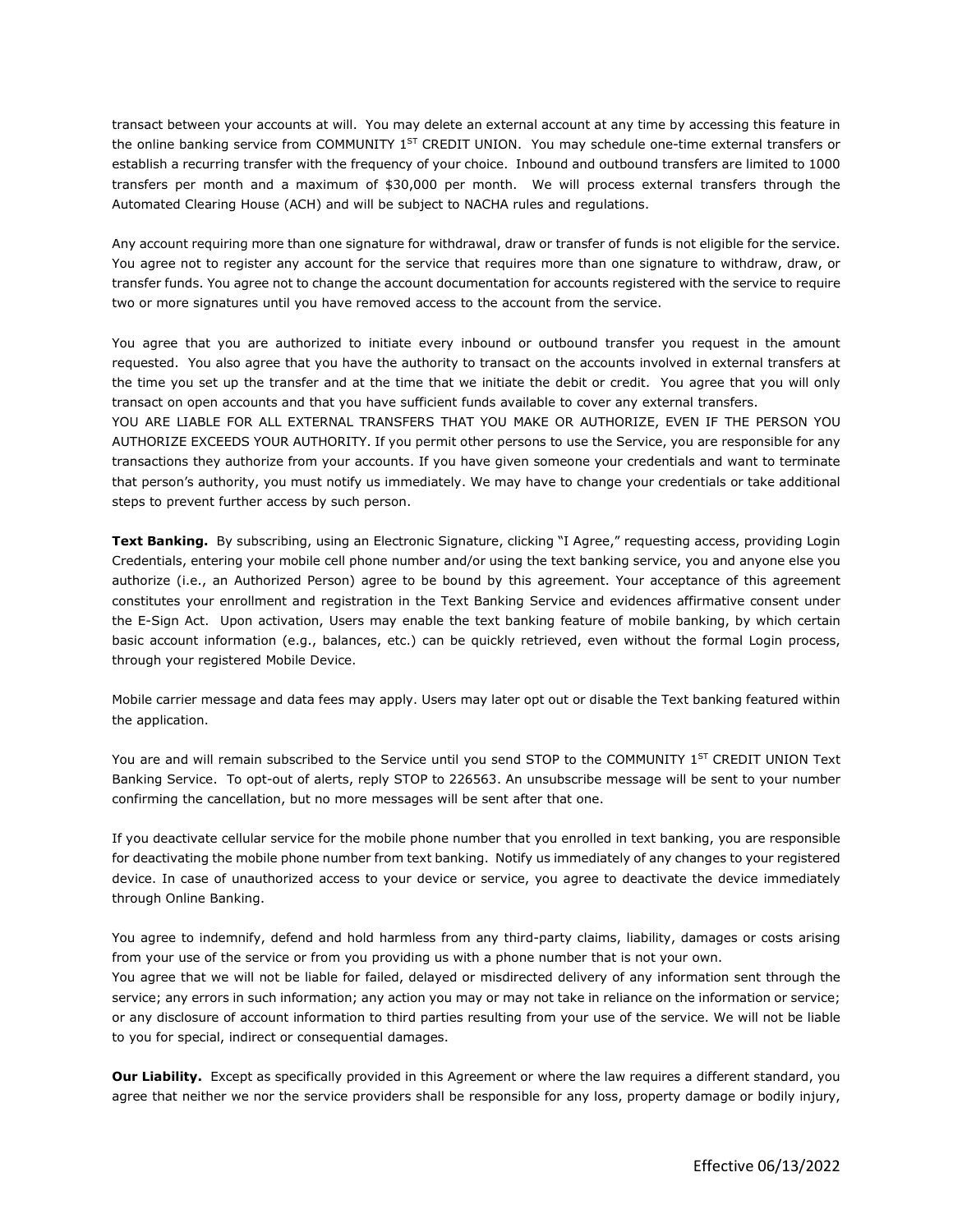whether caused by the equipment, software, or by Internet browser providers, OR by Internet access providers, OR by Online service providers, OR by an agent or subcontractor of any of the foregoing. Nor shall we or the service providers be responsible for any direct, indirect, special or consequential, economic or other damages arising in any way out of the installation, use or maintenance of the equipment, software, the Online Financial Services, or Internet browser or access software.

**Overdrafts: Order of Payments, Transfers, Other Withdrawals.** If your account has insufficient funds to perform all electronic fund transfers (ATM withdrawals, pre-authorized transactions, transfers and bill payments, etc.) that you have requested for a given business day, then: (a) Certain electronic fund transfers involving currency disbursement, like ATM withdrawals, will have priority, and (b) The electronic fund transfers initiated through online banking may result in an overdraft of your account and may, at COMMUNITY 1ST CREDIT UNION's discretion, be canceled. In addition, you will be charged the same overdraft charges that apply to your account.

**Additional Terms and Conditions.** Obtaining Account Balance and Transaction History - You can obtain balance and transaction history on all eligible accounts. Current balance and activity information is available real time. Transferring Funds - If a hold has been placed on deposits made to an account from which you wish to transfer funds, you cannot transfer the portion of the funds held until the hold expires.

#### **7. BillPayer**

**Using the Service.** BillPayer allows you to schedule bill payments to third parties. This service includes BillPayer and P2P. You can schedule, at your option, for the payment of your current, future and recurring bills from any of your checking accounts. There is no limit to the number of payments that may be authorized. You may pay any merchant or individual through the use of BillPayer. We are unable to process any payment of taxes or court-directed payments through BillPayer.

**Payment Instructions.** By furnishing us with the names of payees/merchants, you authorize us to follow the payment instructions to these payee/merchants that you provide us through BillPayer. When we receive a payment instruction (for the current or a future date), we will remit funds to the payee on your behalf from the funds in your selected checking account. When BillPayer receives a payment instruction, you authorize it to charge your checking account and remit funds on your behalf so that the funds arrive as close to the business day designated by you as reasonably possible. While it is anticipated that most transactions will be completed on the exact day designated, it is understood that due to circumstances beyond the control of BillPayer, particularly delays in handling and posting payments slow-responding companies or financial institutions, some transactions may take a day or even a few days longer. For this reason, it is recommended that all payment transfers be scheduled at least (7) seven business days before the actual due date. In any event, including, but not limited to, choosing a payment date less than (7) seven business days prior to the actual due date, the risk of incurring and the responsibility for paying any and all charges or penalties shall be borne by you.

**Person 2 Person (P2P) Transfer.** P2P is a service that allows users to send money via Billpayer to others using an email address. You must be enrolled as a Billpayer user to access this service. We do not guarantee the identity of any recipient or ensure that a recipient will complete a transaction. P2P transfers are subject to daily transfer limits of \$2500.00. To request a P2P transfer you must provide your routing number and account number. At the time of a P2P transfer request you will be asked to indicate a secret keyword that you will need to share with the recipient in order for them to accept the transfer. Funds will be debited from your account when the recipient has accepted payment. If the recipient does not accept payment within (9) nine calendar days the transfer will be cancelled.

**Liability.** BillPayer will use its best efforts to process all your payments properly. However, BillPayer shall incur no liability if it is unable to complete any payments initiated by you through payment services because of the existence of any one or more of the following circumstances: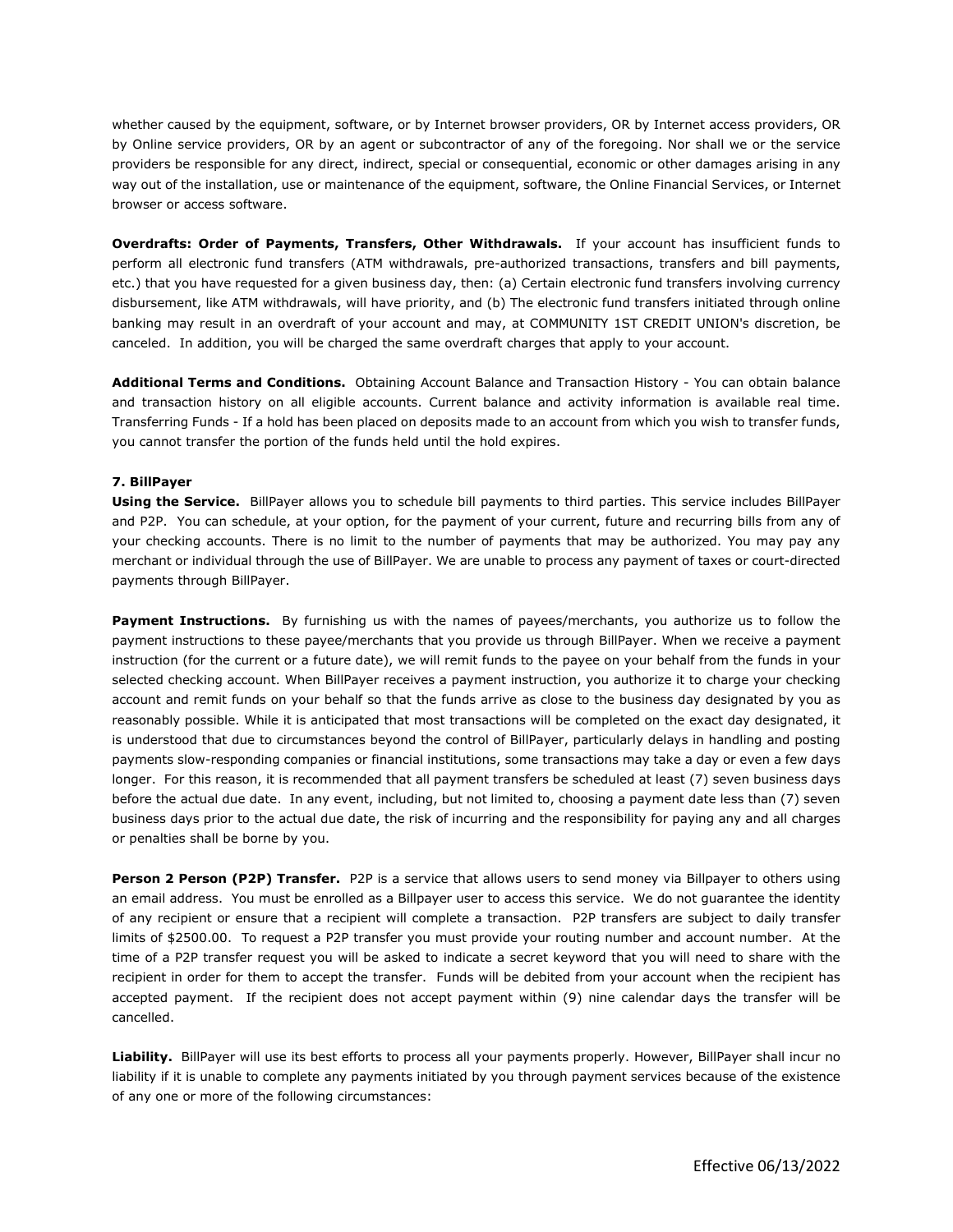- Your account does not contain sufficient funds to complete the transaction or the transaction would exceed the credit limit of your overdraft protection account.
- The processing center is not working properly and you know or have been advised by the service about the malfunction before you execute the transaction.
- You have not provided us with the correct names or account information for those persons or entities to whomever you wish to direct payment.
- Circumstances beyond the control of BillPayer, such as, but not limited to, fire, flood, or interference from an outside force that would prevent the proper execution of the transaction. BillPayer has taken reasonable precautions to avoid those circumstances.

You have the right to stop or change any scheduled payment. You must cancel the payment by no later than 5 PM (Central Standard Time), on the Payment Date, by using the DELETE function on the "Pending Payment" screen.

### **8. Pay a Friend.**

Pay a Friend is a service that allows users to send money to others using an email address or mobile phone number. You must have a COMMUNITY 1<sup>ST</sup> CREDIT UNION debit card to access this service. Pay a Friend is made available at our sole discretion. We do not guarantee the identity of any recipient or ensure that a recipient will complete a transaction. Pay a Friend may not be used for the purchase or sale of goods or services and is not intended to be used for business, commercial, or merchant transactions. We may discontinue Pay a Friend if evidence of business, commercial, or merchant use is discovered. Do not use Pay a Friend to pay or receive payments from people you do not know. Pay a Friend transfers are subject to daily transfer limits of \$1210.00. To request a Pay a Friend transfer you must provide your COMMUNITY 1<sup>ST</sup> CREDIT UNION debit card information. Funds will be debited from your account when the recipient has accepted payment. If the recipient does not accept payment within (10) ten calendar days the transfer will be cancelled. The recipient must provide debit card information to receive funds. If they choose to not provide debit card information or their institution does not participate they will be asked to provide their account number and routing number and the transfer will be completed through the Automated Clearing House (ACH) and will be subject to NACHA rules and regulations. You are solely liable for errors you make in using Pay a Friend. Funds that are credited to a recipient cannot be recalled by us.

#### **9. Debit Card Swap.**

Debit Card Swap is a service that allows users to update COMMUNITY 1<sup>ST</sup> CREDIT UNION debit card information with certain third-party providers ("Payees"). In order to use the Debit Card Swap service you will need to enable your COMMUNITY 1ST CREDIT UNION debit card within your online banking account and select any available payees with which to link your account by providing us with the information necessary to access such payee accounts (such as usernames and passwords). You hereby authorize us to use and store your payee account information and to access your accounts on payee sites to provide Debit Card Swap to you and to configure Debit Card Swap so that it is compatible with the applicable payee sites. You represent and warrant to us that you are the legal owner of any account on payee sites that you access via Debit Card Swap and that you have the authority to allow us to access your accounts using your payee account information on your behalf.

If you use the Debit Card Swap service, payee accounts will be updated with the enabled COMMUNITY 1ST CREDIT UNION debit card as the billing account for the payee. Payees will be paid using funds from the COMMUNITY  $1^{ST}$ CREDIT UNION debit card ("Funding Account") you have entered. By initiating a payment through the Debit Card Swap service, you authorize us to charge the funding account that you designate to make such payments. You represent and warrant that you have the right to authorize us to charge each funding account for payments you initiate using the Debit Card Swap service. You agree to maintain a balance in each specified funding account that is sufficient to fund all payments you initiate using the Debit Card Swap service. If for any reason the Debit Card Swap service is unable to access funds from a specified funding account to complete a payment transaction you initiate (for example, non-sufficient funds or closed account), the transaction may not be completed. We are not responsible for any overdraft fees or insufficient fund charges that result from your failure to maintain a balance in a funding account that is sufficient to fund the payments you initiate using the Debit Card Swap service. We are not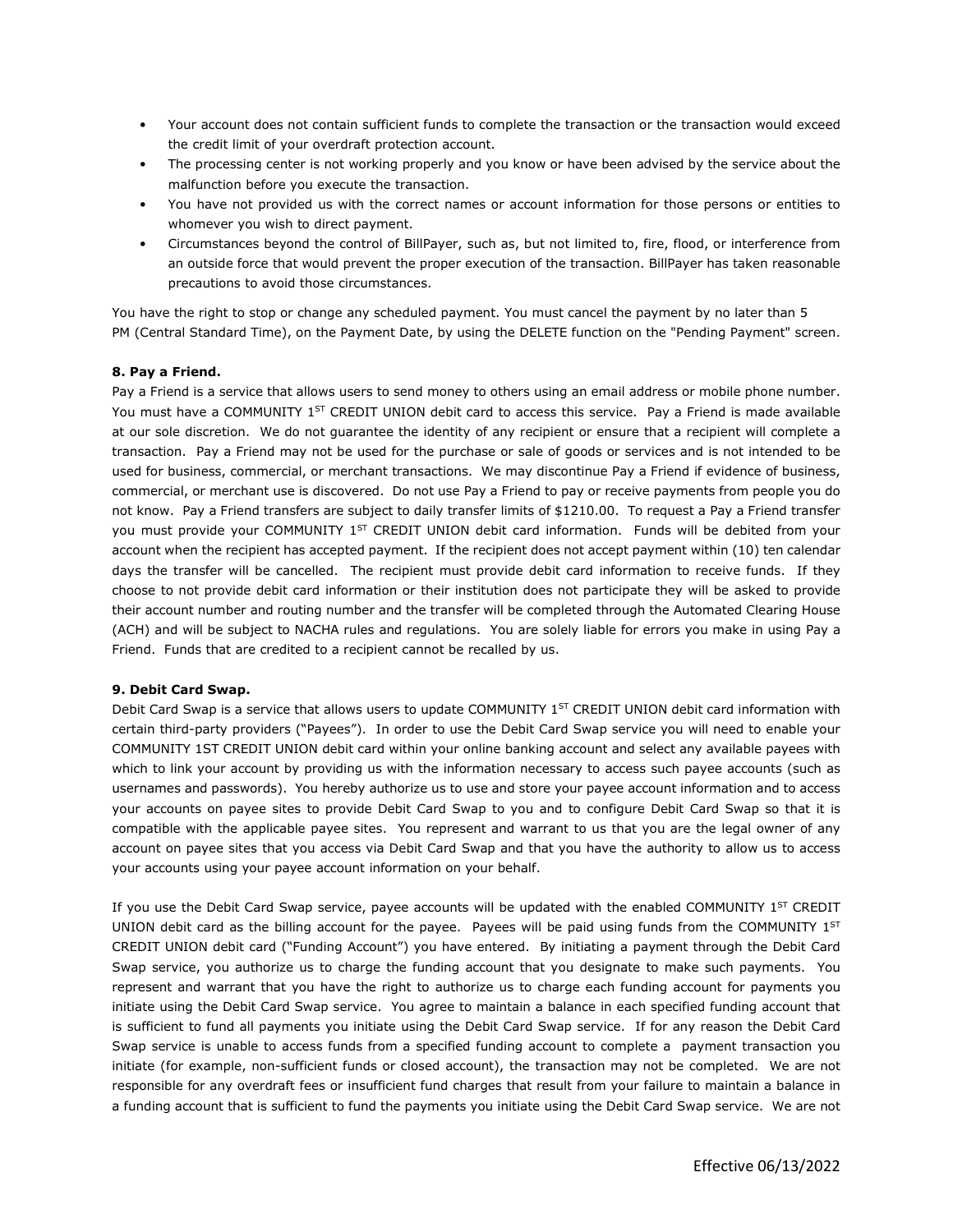responsible for loss of service with payee due to the COMMUNITY 1<sup>ST</sup> CREDIT UNION debit card enabled being declined for any reason.

You acknowledge and agree that: (a) some payees may not allow us to access your account on payee sites on your behalf; (b) payees may make changes to payee sites and/or other services, with or without notice to us, that may affect overall performance of the Debit Card Swap service and prevent or delay payment to such payees; (c) certain payees may not accept payment from all types of funds sources (for example, not all payee sites may accept debit cards); and (d) we may , in our sole discretion, impose limits on the number and amount of payments, in aggregate, that you can send using the Debit Card Swap service.

When you send a payment via Debit Card Swap, the payee is not required to accept it. You agree that you will not hold us liable for any damages resulting from payee not receiving payments made through the Debit Card Swap service for any reason. It is your responsibility to review all payments you initiate using Debit Card Swap against account statements you receive from us. You acknowledge that some transactions may take longer to be credited to your account on a payee site due to circumstances beyond our control, such as delays in handling and posting payments, errors with payee account information, or errors with funding instructions. You are solely responsible for ensuring that payments made using Debit Card Swap arrive by the payee due date.

You are solely liable for errors you make in using Debit Card Swap. Without limiting the foregoing, we will not be responsible or liable: (a) if a fund account you specify as a payment source is closed or does not contain sufficient funds to complete a transaction; (b) if a payment is rejected, returned, mishandled, or delayed by the payee or us for any reason; or (c) due to (i) any unavailability of Debit Card Swap for any reason, (ii) fraud or attacks on the services, or (iii) circumstances beyond our control (for example, fire, flood, third-party networks, or any failure by your computer, software, or internet connection).

**Termination.** COMMUNITY 1ST CREDIT UNION reserves the right to terminate your use of any bill payment service in whole or part, at any time without prior notice.

If, for any reason, you should ever wish to cancel bill payment services, we strongly suggest that you cancel all future bill payments at the same time that you cancel your service, either by deleting those payments yourself or calling the Member Relations Center at (866)360-5370. This will ensure that future payments and transfers made by you will not be duplicated. We will automatically delete all outstanding payment orders (all individual payments and all recurring payments) once we have been notified that your service has been terminated. We will continue to maintain your accounts until you notify us otherwise.

#### **10. Mobile Banking**

The COMMUNITY 1ST CREDIT UNION Mobile Banking App provides a customized and fast Mobile Banking experience designed specifically for smartphones and devices.

Mobile Banking is a personal financial information management service that allows you access to your COMMUNITY 1ST CREDIT UNION account(s) information. COMMUNITY 1ST CREDIT UNION does not permit your Passcode or any account information to be stored on your device.

When a new version of the COMMUNITY 1ST CREDIT UNION Mobile App is available, you will be notified of the update via an alert in the app store of your device. Simply update, and then you may continue your mobile banking.

We reserve the right to modify the Services at any time. In the event of any modifications you are responsible for making sure that you understand how to use the App as modified. We will not be liable to you for any losses caused by your failure to properly use the Services or your Wireless Device.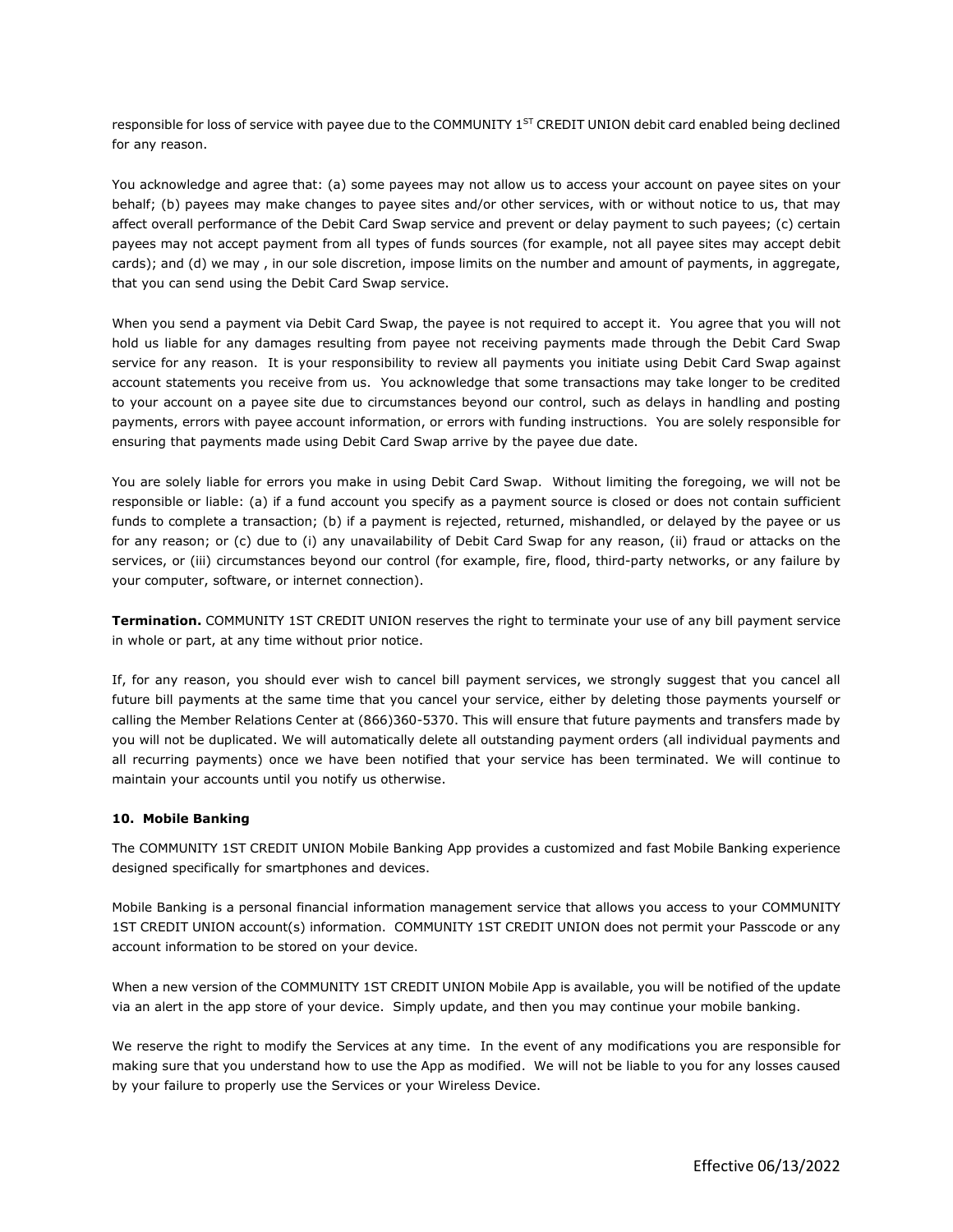The availability, timeliness and proper functioning of Mobile Banking depends on many factors, including your Wireless Device location, wireless network availability and signal strength, and the proper functioning and configuration of hardware, software and your Wireless Device. Neither we nor any of our service providers warrants that the Services or the Software App will meet your requirements, operate without interruption or be error-free, and neither we nor our service providers shall be liable for any loss or damage caused by any unavailability or improper functioning of Mobile Banking, or for any actions taken in reliance thereon, for any reason, including service interruptions, inaccuracies, delays, loss of data or loss of personalized settings.

You agree that, when you use Mobile Banking, you remain subject to the terms and conditions of your existing agreements with any unaffiliated service providers, including, but not limited to, your mobile service provider (i.e. AT&T, Verizon, etc.) and that this Agreement does not amend or supersede any of those agreements. You understand that those agreements may provide for fees, limitations and restrictions which might impact your use of Mobile Banking (such as data usage or text messaging charges imposed on you by your mobile service provider for your use of or interaction with Mobile Banking, which may include downloading the Software, receiving or sending Mobile Banking text messages, or other use of your Wireless Device when using the Software or other products and services provided by Mobile Banking), and you agree to be solely responsible for all such fees, limitations and restrictions. You agree that only your mobile service provider is responsible for its products and services. Accordingly, you agree to resolve any problems with your provider directly without involving us.

Neither we nor any of our service providers assume responsibility for the operation, security, functionality or availability of any related network, Wireless Device or mobile network which you utilize to access Mobile Banking. The Services and Software are provided "As Is" without warranty of any kind, express or implied including, but not limited to warranties of performance or merchantability or fitness for a particular purpose or non-infringement or any other warranty as to performance, accuracy or completeness.

You agree to exercise caution when utilizing the Services on your Wireless Device and to use good judgment and discretion when obtaining or transmitting information.

Neither we nor our service providers are liable for failures to perform our obligations under this Agreement resulting in fire, earthquake, flood or any failure or delay of any transportation, power, computer or communications system or any other or similar cause beyond our control.

You represent that you are the legal owner of the accounts and other financial information which may be accessed via Mobile Banking. You represent and agree that all information you provide to use in connection with Mobile Banking is accurate, current and complete and that you have the right to provide such information to us for the purpose of using Mobile Banking. You agree not to misrepresent your identity or your account information. You agree to keep your personal information (email address, etc.) up to date and accurate. You represent that you are an authorized user of the Wireless Device you will use to access Mobile Banking, and that you are authorized to download and install the Software App on your Wireless Device.

You agree not to give or make available your Mobile Banking password or other means to access your account to any unauthorized individuals. If you permit other persons to use your Wireless Device and PIN or other means to access Mobile Banking, you are responsible for any transactions they authorize. If you believe that your PIN, Wireless Device or other means to access your account has been lost or stolen, or that someone may attempt to use Mobile Banking without your consent, you must notify us in accordance with the notification requirements set forth in your Electronic Fund Transfers Agreement and Disclosure.

#### **11. Mobile Remote Deposit Capture**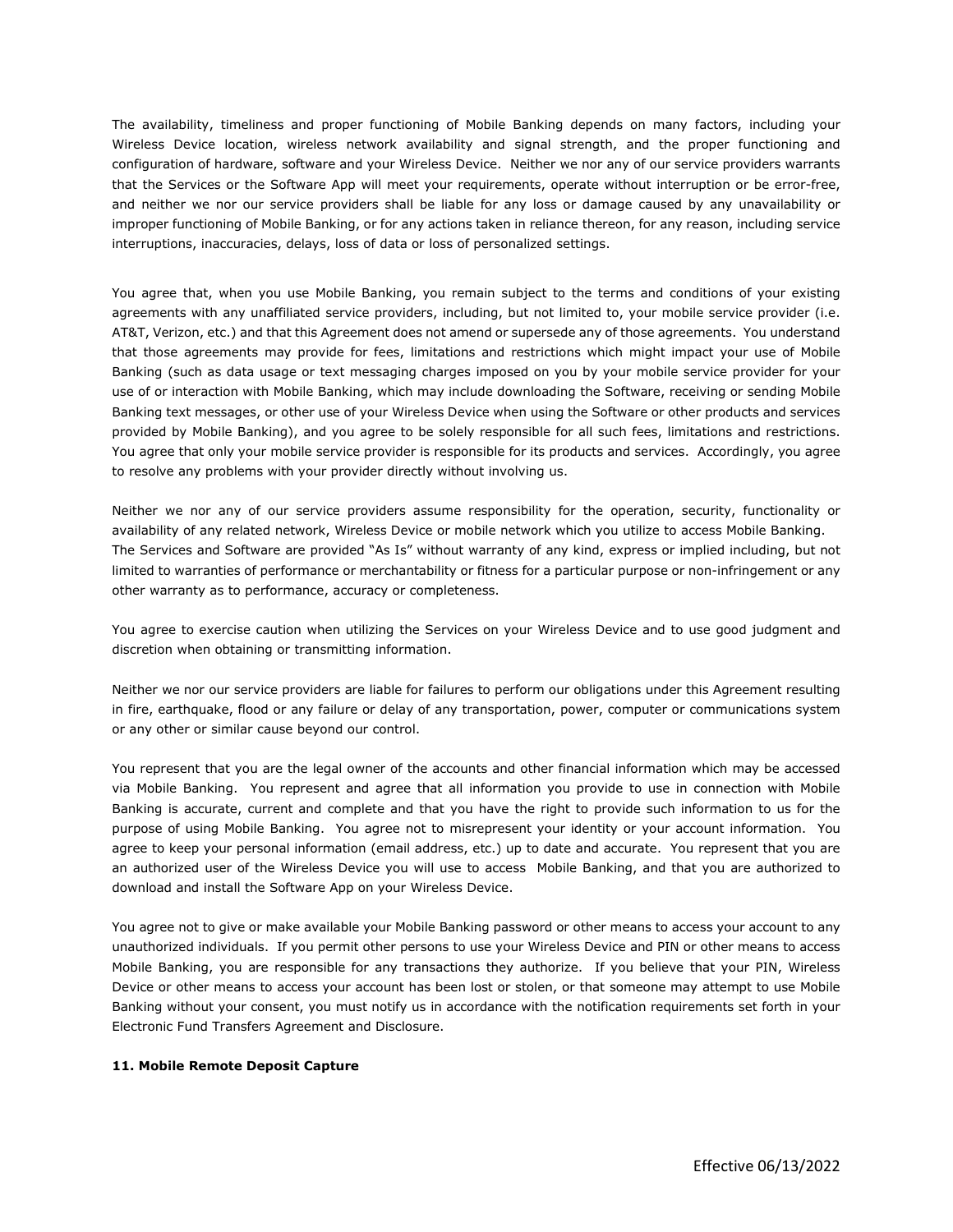The mobile remote deposit capture services are designed to allow you to make deposits to your checking or savings accounts from home or other remote locations by scanning checks and delivering the images and associated deposit information to COMMUNITY 1ST CREDIT UNION or COMMUNITY 1ST CREDIT UNION's designated processor.

**Eligible items.** You agree to scan and deposit only "checks" as that term is defined in Federal Reserve Regulation CC ("Reg. CC"). When the image of the check transmitted to COMMUNITY 1ST CREDIT UNION is converted to an Image Replacement Document for subsequent presentment and collection, it shall thereafter be deemed an "item" within the meaning of Article 4 of the Uniform Commercial Code.

You agree that you will not scan and deposit any of the following types of checks or other items which shall be considered ineligible items:

- Checks payable to any person or entity other than the person or entity that owns the account that the check is being deposited into.
- Checks or items drawn or otherwise issued by you or any other person on any of your accounts or any account on which you are an authorized signer or joint account holder.
- Checks containing an alteration on the front of the check or item, or which you know or suspect, or should know or suspect, are fraudulent or otherwise not authorized by the owner of the account on which the check is drawn .
- Checks payable jointly, unless deposited into an account in the name of all payees.
- Checks previously converted to a substitute check, as defined in Reg. CC.
- Checks drawn on a financial institution located outside the United States.
- Checks that are remotely created checks, as defined in Reg. CC.
- Checks not payable in United States currency.
- Checks dated more than 6 months prior to the date of deposit.
- Checks or items prohibited by COMMUNITY 1ST CREDIT UNION's current procedures relating to the Services or which are otherwise not acceptable under the terms of your COMMUNITY 1ST CREDIT UNION account.
- Checks payable on sight or payable through draft, as defined in Reg. CC.
- Checks with any endorsement on the back other than that specified in this agreement.
- Checks that have previously been submitted through the Service or through a remote deposit capture service offered at any other financial institution.

**Endorsements and Procedures.** You agree to restrictively endorse any item transmitted through the Services as "For mobile deposit only, COMMUNITY 1ST CREDIT UNION account #\_\_\_\_\_\_" or as otherwise instructed by COMMUNITY 1ST CREDIT UNION. You agree to follow any and all other procedures and instructions for use of the Services as COMMUNITY 1ST CREDIT UNION may establish from time to time.

**Receipt of Items.** We reserve the right to reject any item transmitted through the Services, at our discretion, without liability to you. We are not responsible for items we do not receive or for images that are dropped during transmission. An image of an item shall be deemed received when you receive a confirmation from COMMUNITY 1ST CREDIT UNION that we have received the image. Receipt of such confirmation does not mean that the transmission was error free, complete or will be considered a deposit and credited to your account. We further reserve the right to charge back to your account at any time, any item that we subsequently determine was not an eligible item. You agree that COMMUNITY 1ST CREDIT UNION is not liable for any loss, costs, or fees you may incur as a result of our chargeback of an ineligible item.

**Availability of Funds.** You agree that items transmitted using the Services are not subject to the funds availability requirements of Federal Reserve Board Regulation CC. In general, if an image of an item you transmit through the Service is received and accepted during normal business hours on a business day that we are open, we consider that day to be the day of your deposit. Otherwise, we will consider that the deposit was made on the next business day we are open. Funds deposited using the Services will generally be made available in two business days from the day of deposit. COMMUNITY 1ST CREDIT UNION may make such funds available sooner based on such factors as credit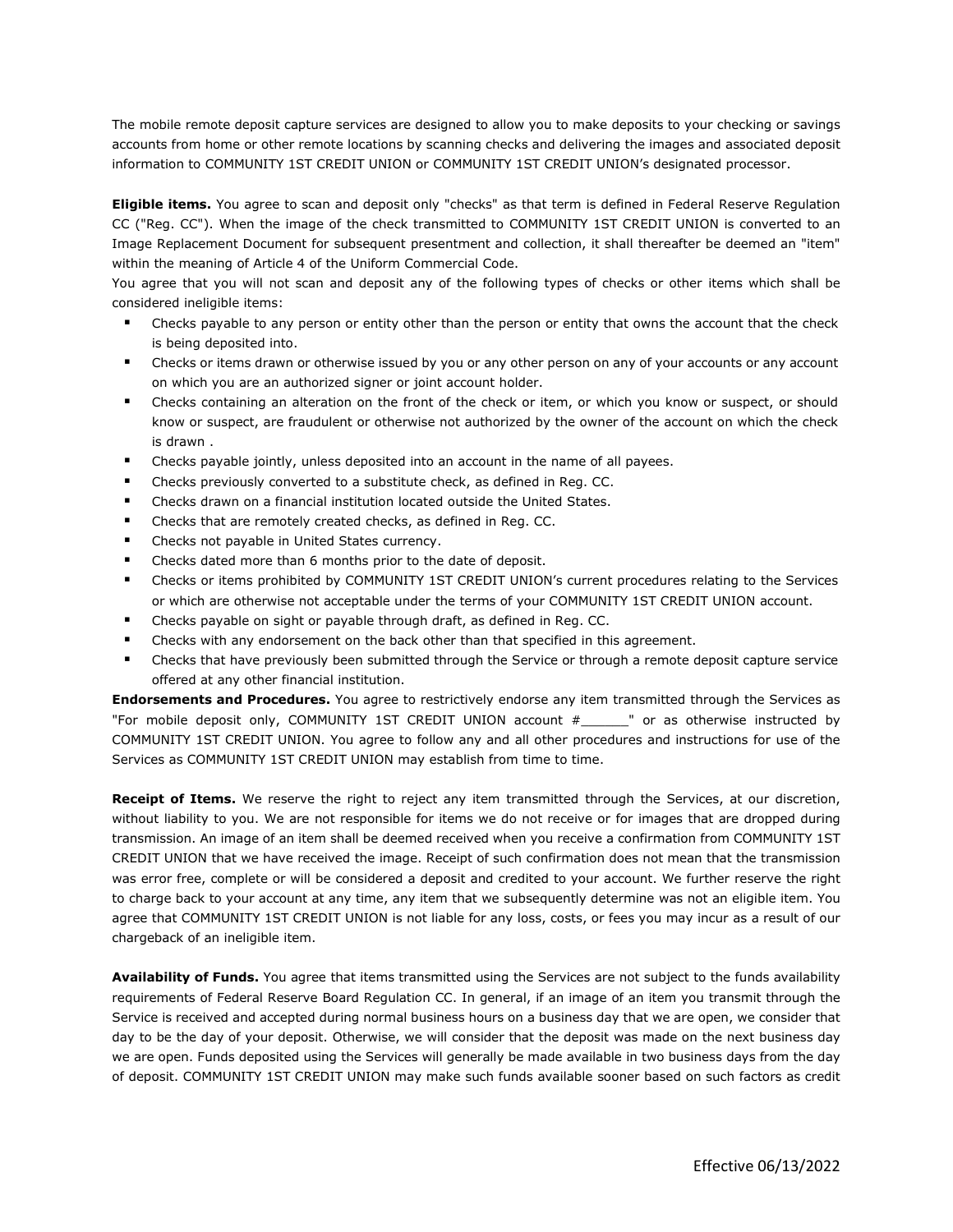worthiness, the length and extent of your relationship with us, transaction and experience information, and such other factors as COMMUNITY 1ST CREDIT UNION, in its sole discretion, deems relevant.

**Disposal of Transmitted Items.** Upon your receipt of a confirmation from COMMUNITY 1ST CREDIT UNION that we have received an image that you have transmitted, You agree to retain the check for at least 60 calendar days from the date of the image transmission. After 60 days, you agree to destroy the check that you transmitted as an image, mark it "VOID", or otherwise render it incapable of further transmission, deposit, or presentment. During the time the retained check is available, you agree to promptly provide it to COMMUNITY 1ST CREDIT UNION upon request.

**Deposit Limits.** We may establish limits on the dollar amount and/or number of items or deposits from time to time. If you attempt to initiate a deposit in excess of these limits, we may reject your deposit. If we permit you to make a deposit in excess of these limits, such deposit will still be subject to the terms of this Agreement, and we will not be obligated to allow such a deposit at other times. The current daily dollar limit is \$2,500.00 per business day for natural person members. In addition, the current monthly dollar limit is \$5,000.00 per any 30 consecutive calendar day period for natural person members. There is no daily or monthly statement cycle limit on the number of items, as long as the respective dollar limits are not exceeded. Different limits apply to business account remote deposit capture. See your separate Remote Deposit Capture Agreement for limits that apply to your business accounts.

**Presentment.** The manner in which the items are cleared, presented for payment, and collected shall be in COMMUNITY 1ST CREDIT UNION's sole discretion subject to the Membership and Account Agreement and Disclosures governing your account.

**Errors.** You agree to notify COMMUNITY 1ST CREDIT UNION of any suspected errors regarding items deposited through the Services right away, and in no event later than 60 days after the applicable COMMUNITY 1ST CREDIT UNION account statement is sent. Unless you notify COMMUNITY 1ST CREDIT UNION within 60 days, such statement regarding all deposits made through the Services shall be deemed correct, and you are prohibited from bringing a claim against COMMUNITY 1ST CREDIT UNION for such alleged error.

**Errors in Transmission.** By using the Services you accept the risk that an item may be intercepted or misdirected during transmission. COMMUNITY 1ST CREDIT UNION bears no liability to you or others for any such intercepted or misdirected items or information disclosed through such errors.

**Image Quality.** The image of an item transmitted to COMMUNITY 1ST CREDIT UNION using the Services must be legible, as determined in the sole discretion of COMMUNITY 1ST CREDIT UNION. Without limiting the foregoing, the image quality of the items must comply with the requirements established from time to time by COMMUNITY 1ST CREDIT UNION, ANSI, the Board of Governors of the Federal Reserve Board, or any other regulatory agency, clearinghouse or association.

**User Warranties and Indemnification.** You warrant to COMMUNITY 1ST CREDIT UNION that:

- **•** You will only transmit eligible items.
- You will not transmit duplicate items.
- You will not re-deposit or re-present the original item.
- All information you provide to COMMUNITY 1ST CREDIT UNION is accurate and true.
- You will comply with this Agreement and all applicable rules, laws and regulations.
- You are not aware of any factor which may impair the collectability of the item.
- You agree to indemnify and hold harmless COMMUNITY 1ST CREDIT UNION from any loss for breach of this warranty provision.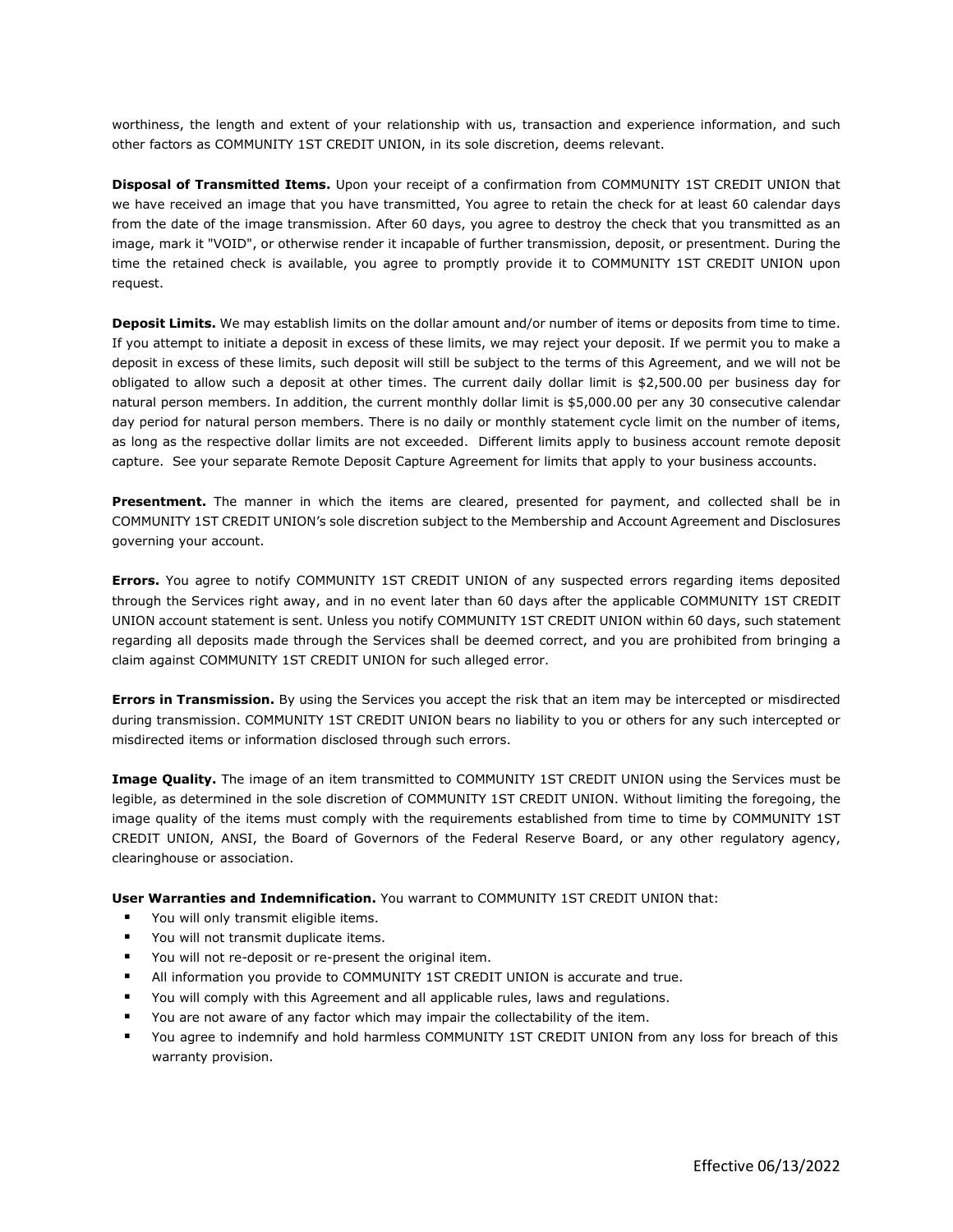**Cooperation with Investigations.** You agree to cooperate with us in the investigation of unusual transactions, poor quality transmissions, and resolution of member claims, including by providing, upon request and without further cost, any originals or copies of items deposited through the Service in your possession and your records relating to such items and transmissions.

#### **12. Digital Wallet**

You can add an eligible COMMUNITY 1ST CREDIT UNION debit card ("card") to a Digital Wallet ("Wallet") by following the instructions of the Wallet provider. If your card or underlying account is not in good standing, that card will not be eligible to enroll in the Wallet. When you add a card to the Wallet, the Wallet allows you to use the card to enter into transactions where the Wallet is accepted. The Wallet may not be accepted at all places where your card is accepted.

The terms of your Membership and Account Agreement and Electronic Fund Transfers Agreement and Disclosure that govern your card and account do not change when you add your card to the Wallet. The Wallet simply provides another way for you to make purchases with the card. Any applicable fees and charges that apply to your card will also apply when you use the Wallet to access your card. COMMUNITY 1ST CREDIT UNION does not charge you any additional fees for adding your card to the Wallet or using your card in the Wallet. The Wallet provider and other third parties such as wireless companies or data service providers may charge you fees.

COMMUNITY 1ST CREDIT UNION is not responsible for the Wallet. We are not the provider of the Wallet, and we are not responsible for providing the Wallet service to you. We are only responsible for supplying information securely to the Wallet provider to allow usage of your card in the Wallet. We are not responsible for any failure of the Wallet or the inability to use the Wallet for any transaction. We are not responsible for the performance or non-performance of the Wallet provider or any other third parties regarding any agreement you enter into with the Wallet provider or associated third party relationships that may impact your use of the Wallet. We are not responsible for any loss, injury or inconvenience you suffer as a result of a merchant refusing to accept the Wallet. You should contact the Wallet provider if you have questions concerning how to use the Wallet or problems with the Wallet.

We can block you from adding an otherwise eligible card to the Wallet, suspend your ability to use a card to make purchases using the Wallet, or cancel entirely your ability to continue to use a card in the Wallet. We may take these actions at any time and for any reason, such as if we suspect fraud with your card, if you have an overdue or negative balance on your card account, if applicable laws change or if directed to do so by the Wallet provider or the applicable card network (such as Visa). You may remove a card from the Wallet by following the Wallet provider's procedures for removal.

You agree to protect and keep confidential your User ID, passwords, and all other information required of you to make purchases with your card using the Wallet. If you share these credentials with others, they may be able to access your Wallet and make purchases with your card or obtain your personal information. Your Membership and Account Agreement requires you to contact us promptly if you believe there are errors or if you suspect fraud with your card. We will resolve any potential error fraudulent purchase in accordance with the Membership and Account Agreement. We will not be liable for any losses you incur except as specifically described in the Membership and Account agreement or as otherwise provided by law.

In addition to your efforts to keep your credentials secure, we take reasonable steps to help ensure that information we send to others from your use of the card in the wallet is sent in a secure manner. However, the Wallet provider is responsible for the security of information provided to it or stored in the Wallet. We are not responsible if there is a security breach affecting any information stored in the Wallet or sent from the Wallet.

#### **13. Electronic Communications.**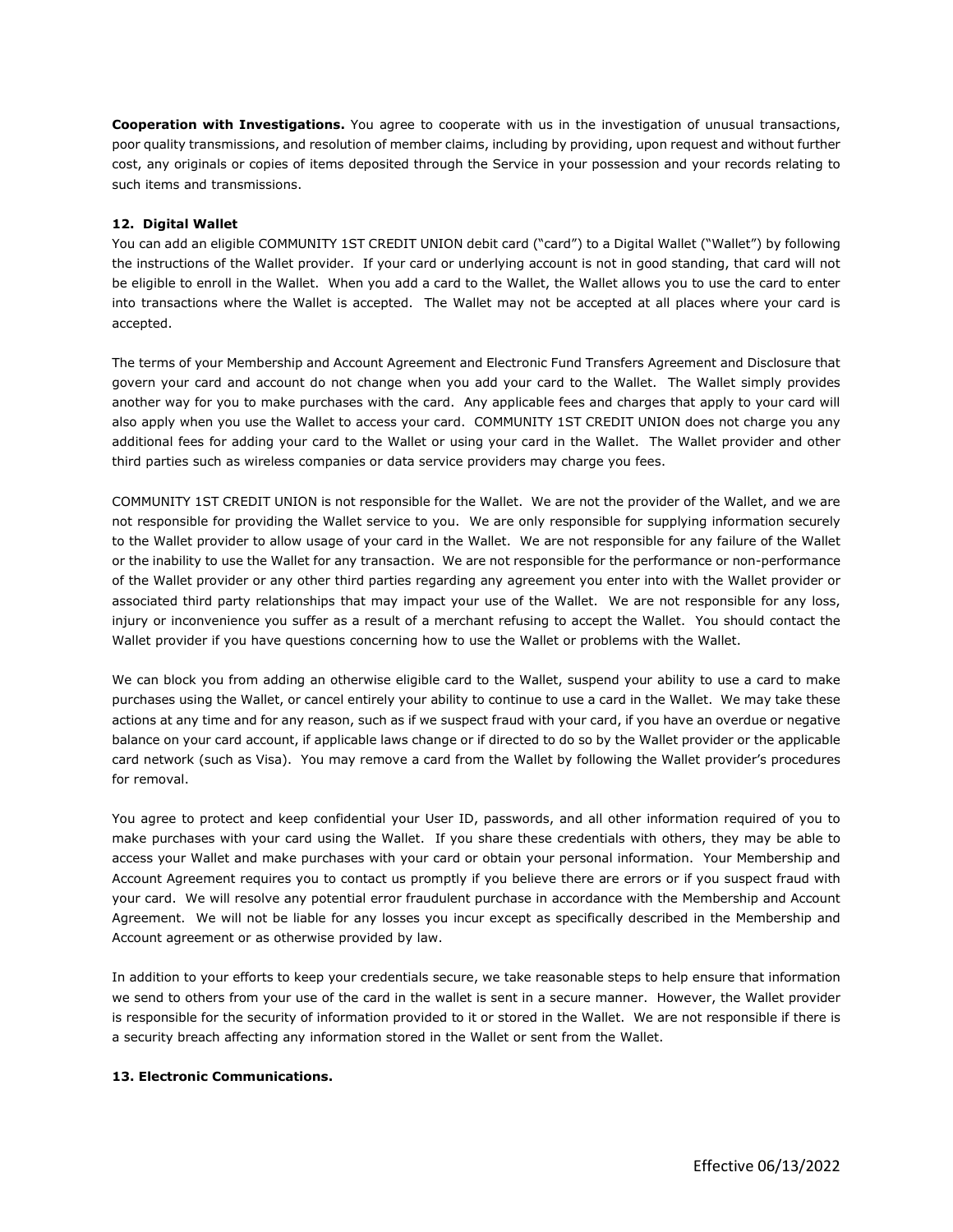You consent to receive electronic communications and disclosures from us in connection with electronic services. For contractual purposes, you consent to receive communications from us in electronic form, and you agree that all terms and conditions, agreements, notices, disclosures, and other communication that we provide to you electronically satisfy any legal requirement that such communications be in writing. You agree that we can contact you by email at any email address you provide to us in connection with any COMMUNITY 1ST CREDIT UNION account. It may include contact from companies working on our behalf to service your accounts. You agree to update your contact information with us when it changes.

### **14. Privacy Policy.**

You acknowledge and agree that all information collected by us is subject to our privacy policy. By using the services, you consent to all actions we take with respect to your information in compliance with our privacy policy.

### **15. Right to Receive Documentation.**

- Periodic Statements. Transfers and withdrawals made through any debit card transactions, audio response transactions, preauthorized EFTs, online/PC transactions, mobile access device transactions or bill payments you make will be recorded on your periodic statement. You will receive a statement monthly unless there is no transaction in a particular month. In any case, you will receive a statement at least quarterly.
- Terminal Receipt. You can get a receipt at the time you make any transaction (except inquiries) involving your account using an ATM and/or point-of-sale (POS) terminal.
- Direct Deposit. If you have arranged to have a direct deposit made to your account at least once every 60 days from the same source and you do not receive a receipt (such as a pay stub), you can find out whether or not the deposit has been made by calling (866) 360-5370. This does not apply to transactions occurring outside the United States.

### **16. Account Information Disclosure.**

We will disclose information to third parties about your account or the transfers you make:

- As necessary to complete transfers;
- To verify the existence of sufficient funds to cover specific transactions upon the request of a third party, such as a credit bureau or merchant;
- If your account is eligible for emergency cash and/or emergency card replacement services and you request such services, you agree that we may provide personal information about you and your account that is necessary to provide you with the requested service(s);
- To comply with government agency or court orders; or
- If you give us your written permission.

## **17. Credit Union Liability For Failure To Make Transfers.**

If we do not complete a transfer to or from your account on time or in the correct amount according to our agreement with you, we may be liable for your losses or damages. However, we will not be liable for direct or consequential damages in the following events:

- If, through no fault of ours, there is not enough money in your accounts to complete the transaction, if any funds in your accounts necessary to complete the transaction are held as uncollected funds pursuant to our Funds Availability Policy Disclosure, or if the transaction involves a loan request exceeding your credit limit.
- If you used your card or access code in an incorrect manner.
- If the ATM where you are making the transfer does not have enough cash.
- If the ATM was not working properly and you knew about the problem when you started the transaction.
- If circumstances beyond our control (such as fire, flood, or power failure) prevent the transaction.
- If the money in your account is subject to legal process or other claim.
- If funds in your account are pledged as collateral or frozen because of a delinquent loan.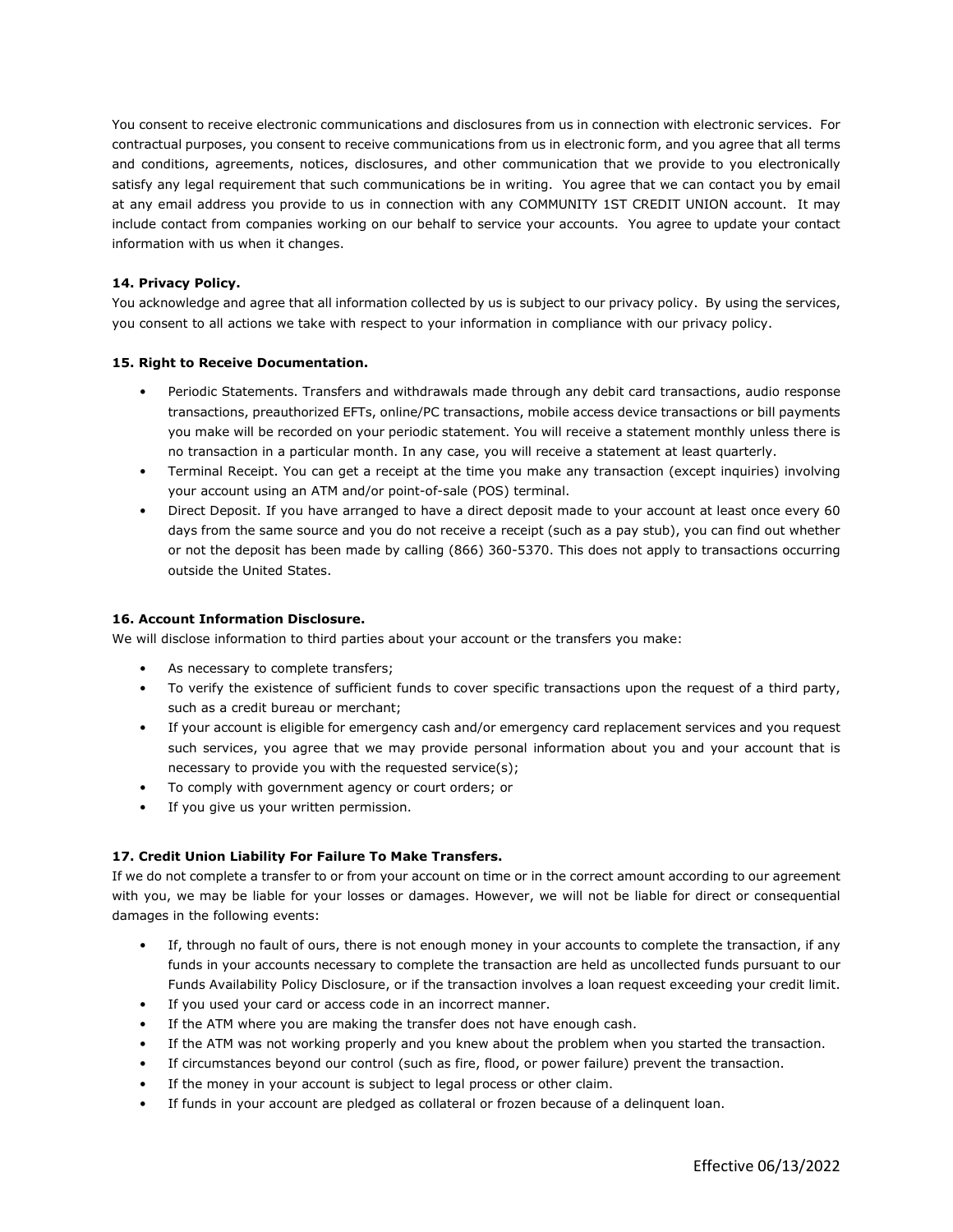- If the error was caused by a system of any participating ATM network.
- If the electronic transfer is not completed as a result of your willful or negligent use of your card, access code, or any EFT facility for making such transfers.
- If the telephone or computer equipment you use to conduct audio response, online/PC, or mobile banking transactions is not working properly and you know or should have known about the breakdown when you started the transaction.
- If you have bill payment services, we can only confirm the amount, the participating merchant, and date of the bill payment transfer made by the Credit Union. For any other error or question you have involving the billing statement of the participating merchant, you must contact the merchant directly. We are not responsible for investigating such errors.
- Any other exceptions as established by the Credit Union.

**18. Member Liability.** You are responsible for all transactions you authorize using your electronic fund transfers (EFT) services under this Agreement. If you permit someone else to use an EFT service, your card or your access code, you are responsible for any transactions they authorize or conduct on any of your accounts. TELL US AT ONCE if you believe your card or access code has been lost or stolen, if you believe someone has used your card or access code or otherwise accessed your accounts without your authority, or if you believe that an EFT has been made without your permission. Telephoning is the best way of keeping your possible losses down. You could lose all the money in your account (plus your maximum overdraft limits). You acknowledge and agree to the terms in the Electronic Fund Transfers Agreement and Disclosure for these services. If you believe your card or access code has been lost or stolen or that someone has transferred or may transfer money from your accounts without your permission, call: (866) 360-5370, (800) 383-8000 (lost/stolen), or write to: COMMUNITY 1ST CREDIT UNION, 1100 Hutchinson Ave., Ottumwa, IA 52501. You should also call the number or write to the address listed above if you believe a transfer has been made using the information from a service without your permission.

**19. Billing Errors.** In case of errors or questions about electronic fund transfers from your savings and checking accounts or if you need more information about a transfer on the statement or receipt, telephone us at the following number or send us a written notice to the following address as soon as you can. We must hear from you no later than 60 days after we sent the FIRST statement on which the problem appears. Call us at: (866) 360-5370, or write to: COMMUNITY 1ST CREDIT UNION, 1100 Hutchinson Ave., Ottumwa, IA 52501.

- Tell us your name and account number.
- Describe the electronic transfer you are unsure about and explain, as clearly as you can why you believe the Credit Union has made an error or why you need more information.
- Tell us the dollar amount of the suspected error.

If you tell us orally, we may require that you send us your complaint or question in writing within ten (10) business days.

We will determine whether an error has occurred within ten  $(10)^*$  business days after we hear from you and will correct any error promptly. If we need more time, however, we may take up to 45\*\* days to investigate your complaint or question. If we decide to do this, we will credit your account within ten (10)\* business days for the amount you think is in error so that you will have the use of the money during the time it takes us to complete our investigation. If we ask you to put your complaint or question in writing and we do not receive it within ten (10) business days, we may not credit your account.

We will tell you the results within three (3) business days after completing our investigation. If we decide that there was no error, we will send you a written explanation. You may ask for copies of the documents that we used in our investigation.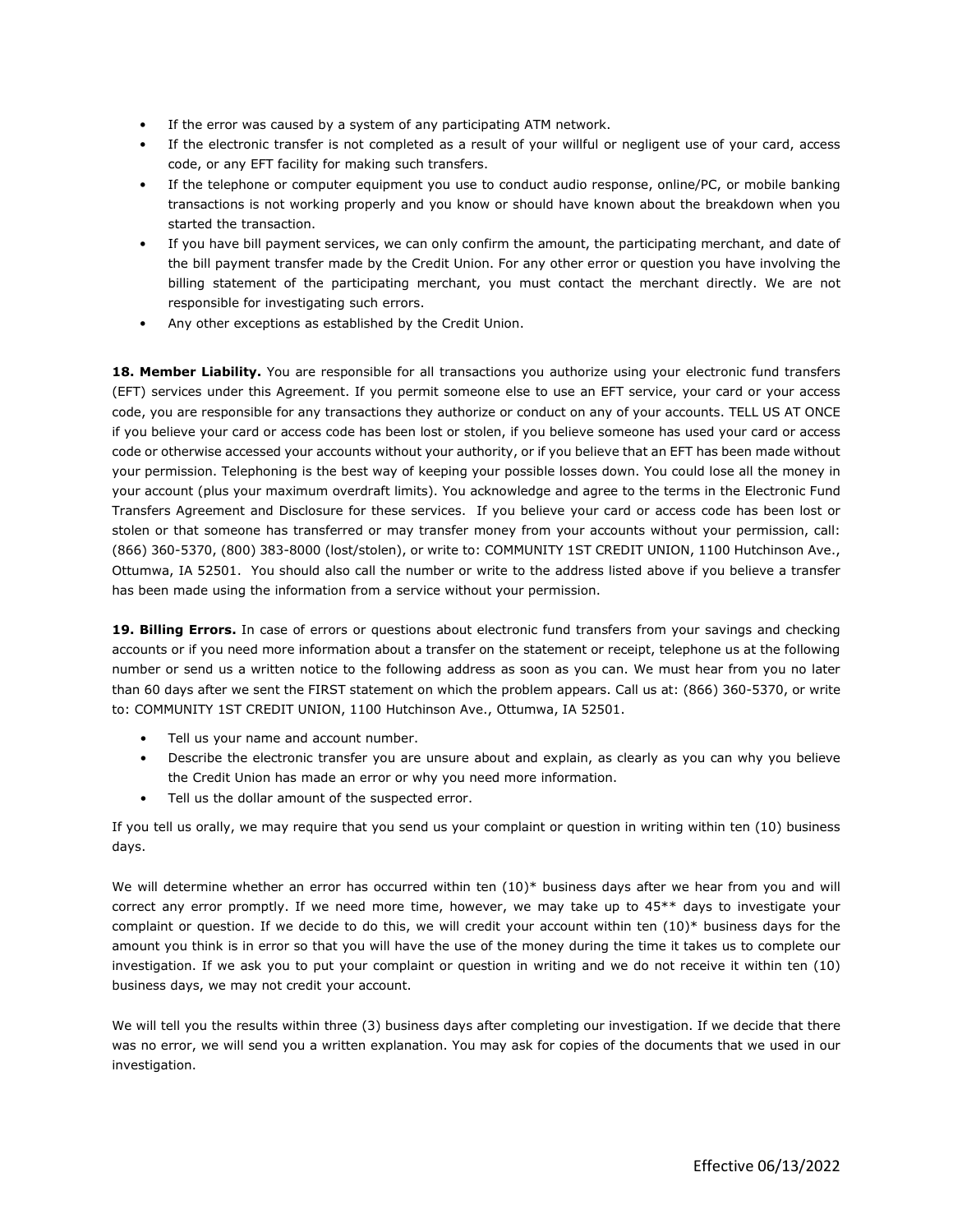\* If you give notice of an error within 30 days after you make the first deposit to your account, we will have 20 business days instead of ten (10) business days to investigate the error.

\*\* If you give notice of an error within 30 days after you make the first deposit to your account, notice of an error involving a point-of-sale (POS) transaction, or notice of an error involving a transaction initiated outside the U.S., its possessions and territories, we will have 90 days instead of 45 days to investigate the error.

**NOTE:** If the error you assert is an unauthorized Visa transaction, other than a cash disbursement at an ATM, we will credit your account within five (5) business days unless we determine that the circumstances or your account history warrant a delay, in which case you will receive credit within ten (10) business days.

**20. Termination.** We may terminate this Agreement at any time and for any reason. This Agreement shall remain in full force and effect unless and until it is terminated by us. Without limiting the foregoing, this Agreement may be terminated if you breach any term of this Agreement, if you use the Services for any unauthorized or illegal purposes or you use the Services in a manner inconsistent with the terms of your Membership and Account Agreement and Disclosures or any other agreement with us.

**21. Enforceability.** We may waive enforcement of any provision of this Agreement. No waiver of a breach of this Agreement shall constitute a waiver of any prior or subsequent breach of the Agreement. Any such waiver shall not affect our rights with respect to any other transaction or to modify the terms of this Agreement. In the event that any provision of this Agreement shall be deemed to be invalid, illegal, or unenforceable to any extent, the remainder of the Agreement shall not be impaired or otherwise affected and shall continue to be valid and enforceable to the fullest extent permitted by law.

**22. Ownership & License.** You agree that the services and content are licensed or owned by us and our licensors and are protected under copyright, trademark, and other applicable United States and international laws and treaties. Without limiting the foregoing, the trademarks, service marks, and logos displayed in the software are registered and unregistered marks of ours and our licensors. The software is licensed, not sold, to you. You acknowledge and agree that, as between you and us, we are and shall remain the sole owner of the services, including, without limitation, all patents, copyrights, trademarks, trade secrets, and other intellectual property and proprietary rights therein and thereto. Without limiting the restriction of the foregoing, you may not use the Services (i) in any anticompetitive manner, (ii) for any purpose which would be contrary to COMMUNITY 1ST CREDIT UNION's business interest, or (iii) to COMMUNITY 1ST CREDIT UNION's actual or potential economic disadvantage in any aspect. You may use the Services only for non-business, personal use in accordance with this Agreement. You may not copy, reproduce, distribute or create derivative works from the content and agree not to reverse engineer or reverse compile any of the technology used to provide the Services.

**23. DISCLAIMER OF WARRANTIES.** YOU AGREE YOUR USE OF THE SERVICES AND ALL INFORMATION AND CONTENT (INCLUDING THAT OF THIRD PARTIES) IS AT YOUR RISK AND IS PROVIDED ON AN "AS IS" AND "AS AVAILABLE" BASIS. WE DISCLAIM ALL WARRANTIES OF ANY KIND AS TO THE USE OF THE SERVICES, WHETHER EXPRESS OR IMPLIED, INCLUDING, BUT NOT LIMITED TO THE IMPLIED WARRANTIES OF MERCHANTABILITY, FITNESS FOR A PARTICULAR PURPOSE AND NONINFRINGEMENT. WE MAKE NO WARRANTY THAT THE SERVICES (i) WILL MEET YOUR REQUIREMENTS, (ii) WILL BE UNINTERRUPTED, TIMELY, SECURE, OR ERROR-FREE, (iii) THE RESULTS THAT MAY BE OBTAINED FROM THE SERVICE WILL BE ACCURATE OR RELIABLE, AND (iv) ANY ERRORS IN THE SERVICES OR TECHNOLOGY WILL BE CORRECTED.

**24. LIMITATION OF LIABILITY.** YOU AGREE THAT WE WILL NOT BE LIABLE FOR ANY DIRECT, INDIRECT, INCIDENTAL, SPECIAL, CONSEQUENTIAL OR EXEMPLARY DAMAGES, INCLUDING, BUT NOT LIMITED TO DAMAGES FOR LOSS OF PROFITS, GOODWILL, USE, DATA OR OTHER LOSSES RESULTING FROM THE USE OR THE INABILITY TO USE THE SERVICES INCURRED BY YOU OR ANY THIRD PARTY ARISING FROM OR RELATED TO THE USE OF, INABILITY TO USE, OR THE TERMINATION OF THE USE OF THIS SERVICES, REGARDLESS OF THE FORM OF ACTION